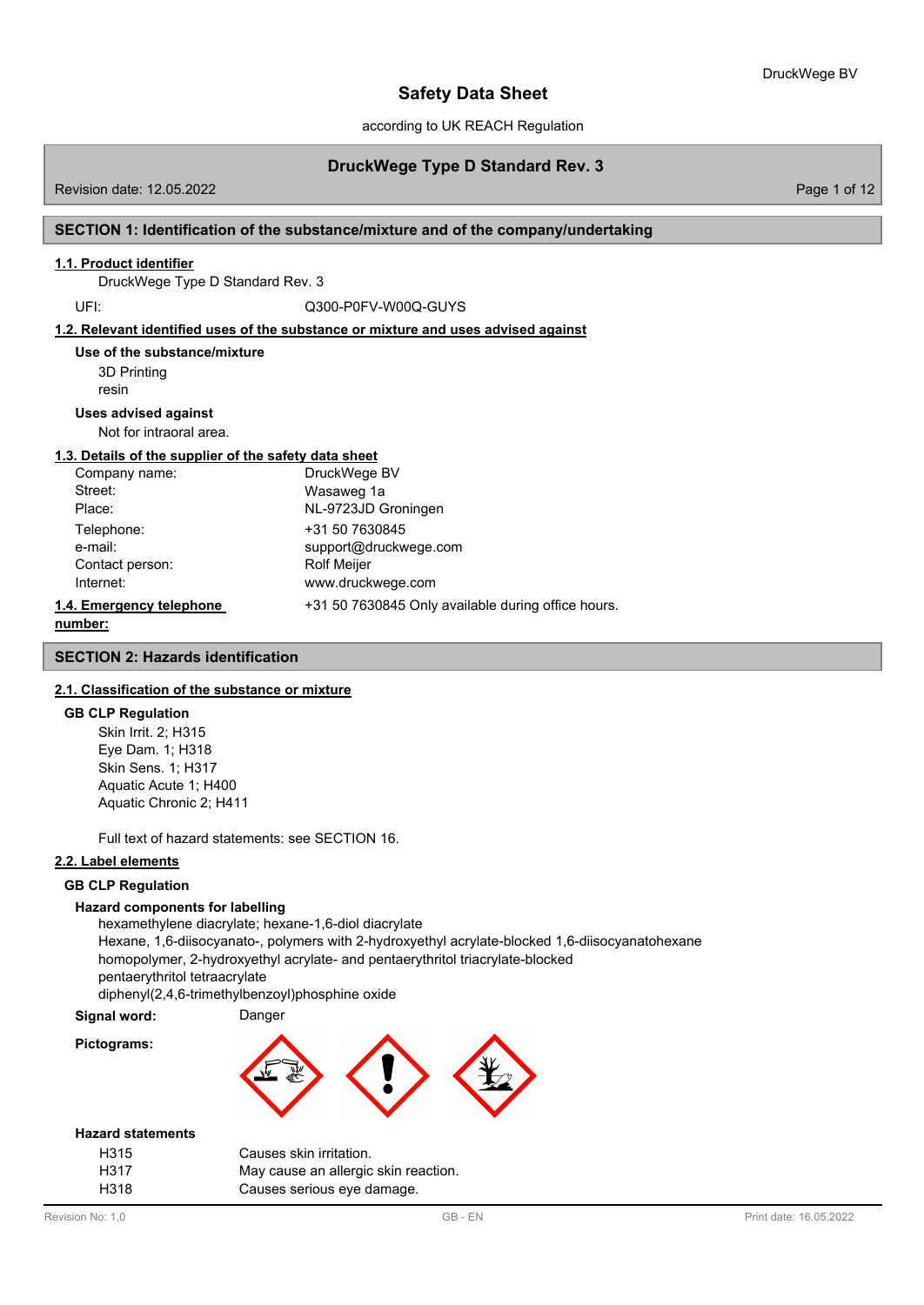## according to UK REACH Regulation

## **DruckWege Type D Standard Rev. 3**

| Revision date: 12.05.2022             |                                                                                                                                                           | Page 2 of 12 |
|---------------------------------------|-----------------------------------------------------------------------------------------------------------------------------------------------------------|--------------|
| H400                                  | Very toxic to aquatic life.                                                                                                                               |              |
| H411                                  | Toxic to aquatic life with long lasting effects.                                                                                                          |              |
| <b>Precautionary statements</b>       |                                                                                                                                                           |              |
| P <sub>101</sub>                      | If medical advice is needed, have product container or label at hand.                                                                                     |              |
| P <sub>102</sub>                      | Keep out of reach of children.                                                                                                                            |              |
| P <sub>280</sub>                      | Wear protective gloves/protective clothing/eye protection/face protection/hearing<br>protection.                                                          |              |
| P305+P351+P338                        | IF IN EYES: Rinse cautiously with water for several minutes. Remove contact lenses, if<br>present and easy to do. Continue rinsing.                       |              |
| P310                                  | Immediately call a POISON CENTER/doctor.                                                                                                                  |              |
| P <sub>501</sub>                      | Dispose of waste according to applicable legislation.                                                                                                     |              |
| Special labelling of certain mixtures |                                                                                                                                                           |              |
| <b>EUH204</b>                         | Contains isocyanates. May produce an allergic reaction.<br>As from 24 August 2023 adequate training is required before industrial or professional<br>use. |              |

## **2.3. Other hazards**

The substances in the mixture do not meet the PBT/vPvB criteria according to REACH, annex XIII.

## **SECTION 3: Composition/information on ingredients**

## **3.2. Mixtures**

### **Hazardous components**

| <b>CAS No</b> | <b>Chemical name</b>                                                                                                                                                                |                                                                                               |                  |            |  |  |
|---------------|-------------------------------------------------------------------------------------------------------------------------------------------------------------------------------------|-----------------------------------------------------------------------------------------------|------------------|------------|--|--|
|               | EC No                                                                                                                                                                               | Index No                                                                                      | <b>REACH No</b>  |            |  |  |
|               | Classification (GB CLP Regulation)                                                                                                                                                  |                                                                                               |                  |            |  |  |
| 13048-33-4    | hexamethylene diacrylate; hexane-1,6-diol diacrylate                                                                                                                                |                                                                                               |                  | 50 - 100 % |  |  |
|               | 235-921-9                                                                                                                                                                           | 607-109-00-8                                                                                  | 01-2119484737-22 |            |  |  |
|               | Skin Irrit. 2, Eye Irrit. 2, Skin Sens. 1, Aquatic Acute 1, Aquatic Chronic 2; H315 H319 H317 H400<br>H411                                                                          |                                                                                               |                  |            |  |  |
| 2123508-19-8  | Hexane, 1,6-diisocyanato-, polymers with 2-hydroxyethyl acrylate-blocked<br>1,6-diisocyanatohexane homopolymer, 2-hydroxyethyl acrylate- and pentaerythritol<br>triacrylate-blocked |                                                                                               |                  |            |  |  |
|               | Skin Irrit. 2, Eye Irrit. 2, Skin Sens. 1; H315 H319 H317                                                                                                                           |                                                                                               |                  |            |  |  |
| 4986-89-4     | pentaerythritol tetraacrylate                                                                                                                                                       |                                                                                               |                  | $1 - 10%$  |  |  |
|               | 225-644-1                                                                                                                                                                           | 607-122-00-9                                                                                  |                  |            |  |  |
|               | H411                                                                                                                                                                                | Acute Tox. 4, Skin Irrit. 2, Eye Dam. 1, Skin Sens. 1, Aquatic Chronic 2; H302 H315 H318 H317 |                  |            |  |  |
| 75980-60-8    | diphenyl(2,4,6-trimethylbenzoyl)phosphine oxide                                                                                                                                     |                                                                                               |                  | $1 - 3\%$  |  |  |
|               | 278-355-8                                                                                                                                                                           | 015-203-00-X                                                                                  |                  |            |  |  |
|               | Repr. 2, Skin Sens. 1B, Aquatic Chronic 2; H361f H317 H411                                                                                                                          |                                                                                               |                  |            |  |  |

Full text of H and EUH statements: see section 16.

## **Specific Conc. Limits, M-factors and ATE**

| <b>CAS No</b> | IEC No                  | <b>I</b> Chemical name                                     | Quantity     |
|---------------|-------------------------|------------------------------------------------------------|--------------|
|               |                         | Specific Conc. Limits, M-factors and ATE                   |              |
| 13048-33-4    | 235-921-9               | hexamethylene diacrylate; hexane-1,6-diol diacrylate       | $50 - 100 %$ |
|               |                         | dermal: LD50 = 3650 mg/kg; oral: LD50 = 5000 mg/kg         |              |
| 4986-89-4     | 225-644-1               | pentaerythritol tetraacrylate                              | $1 - 10 \%$  |
|               | oral: $ATE = 500$ mg/kg |                                                            |              |
| 75980-60-8    | 1278-355-8              | diphenyl(2,4,6-trimethylbenzoyl)phosphine oxide            | $1 - 3\%$    |
|               |                         | dermal: LD50 = $>$ 2000 mg/kg; oral: LD50 = $>$ 5000 mg/kg |              |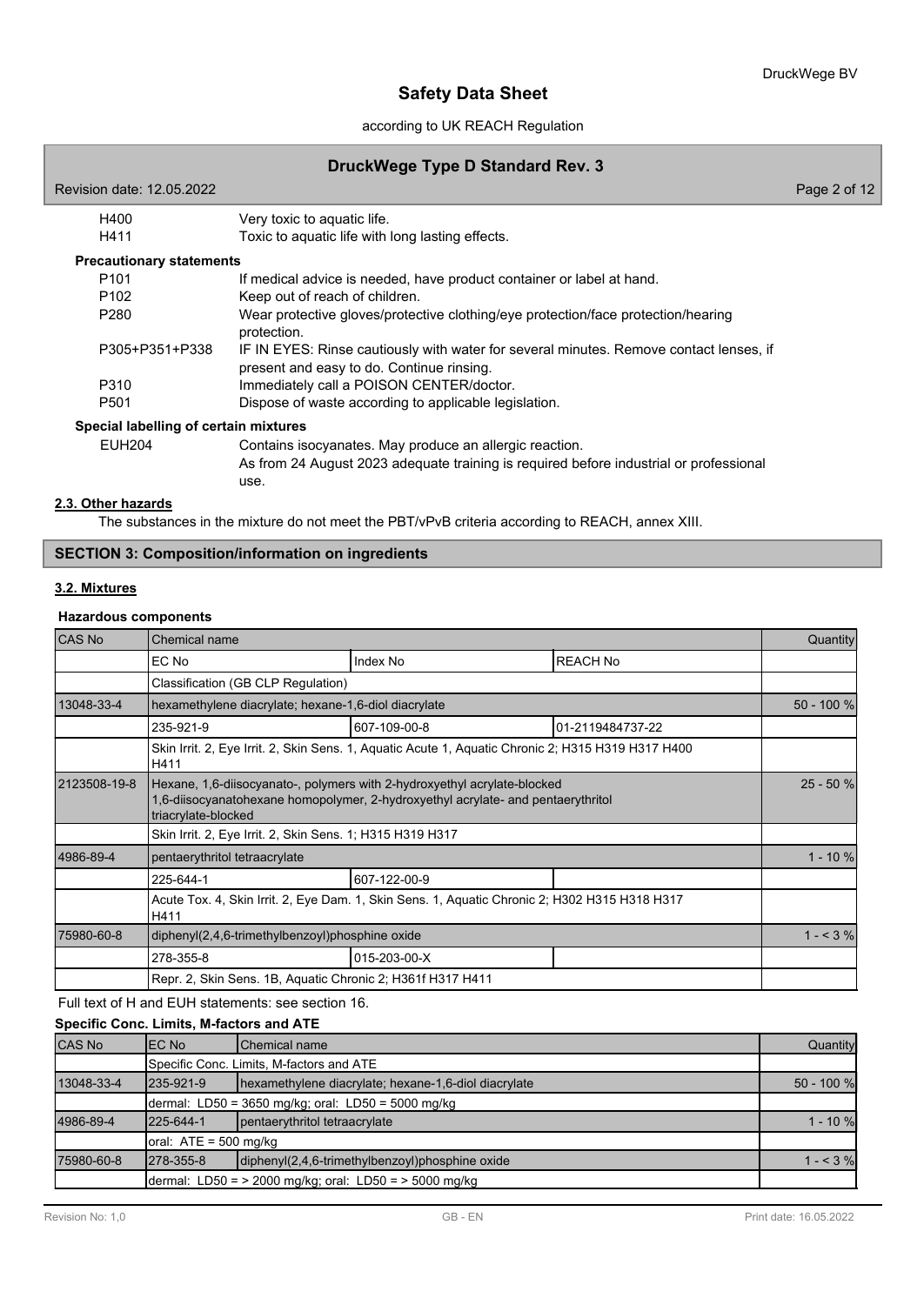according to UK REACH Regulation

## **DruckWege Type D Standard Rev. 3**

Revision date: 12.05.2022 Page 3 of 12

## **SECTION 4: First aid measures**

## **4.1. Description of first aid measures**

### **General information**

If unconscious but breathing normally, place in recovery position and seek medical advice. When in doubt or if symptoms are observed, get medical advice.

In case of allergic symptoms, especially in the breathing area, seek medical advice immediately.

#### **After inhalation**

Provide fresh air. When in doubt or if symptoms are observed, get medical advice. In the case of bluish discoloration (lips, earlobes, finger nails) give oxygen as soon as possible. If breathing is irregular or stopped, administer artificial respiration.

#### **After contact with skin**

After contact with skin, wash immediately with plenty of water and soap. Take off immediately all contaminated clothing and wash it before reuse. In case of skin reactions, consult a physician. Call a doctor if you feel unwell.

### **After contact with eyes**

Rinse immediately carefully and thoroughly with eye-bath or water. Remove contact lenses, if present and easy to do. Continue rinsing. Protect uninjured eye. Consult an ophthalmologist.

#### **After ingestion**

Observe risk of aspiration if vomiting occurs. Rinse mouth immediately and drink plenty of water. Do NOT induce vomiting. Never give anything by mouth to an unconscious person or a person with cramps. Get medical advice/attention.

### **4.2. Most important symptoms and effects, both acute and delayed**

Persons already sensitised to diisocyanates may develop allergic reactions when using this product.

### **4.3. Indication of any immediate medical attention and special treatment needed**

Treat symptomatically.

### **SECTION 5: Firefighting measures**

## **5.1. Extinguishing media**

### **Suitable extinguishing media**

Co-ordinate fire-fighting measures to the fire surroundings.

### **5.2. Special hazards arising from the substance or mixture**

Non-flammable. In case of fire may be liberated: Gases/vapours, toxic

### **5.3. Advice for firefighters**

Wear a self-contained breathing apparatus and chemical protective clothing. Full protection suit.

### **Additional information**

Suppress gases/vapours/mists with water spray jet. Collect contaminated fire extinguishing water separately. Do not allow entering drains or surface water.

## **SECTION 6: Accidental release measures**

#### **6.1. Personal precautions, protective equipment and emergency procedures**

#### **General advice**

Provide adequate ventilation. Do not breathe gas/fumes/vapour/spray. Avoid contact with skin, eyes and clothes. Use personal protection equipment.

#### **For non-emergency personnel**

Provide adequate ventilation. Use personal protection equipment.

## **For emergency responders**

Use personal protection equipment.

## **6.2. Environmental precautions**

Do not allow to enter into surface water or drains.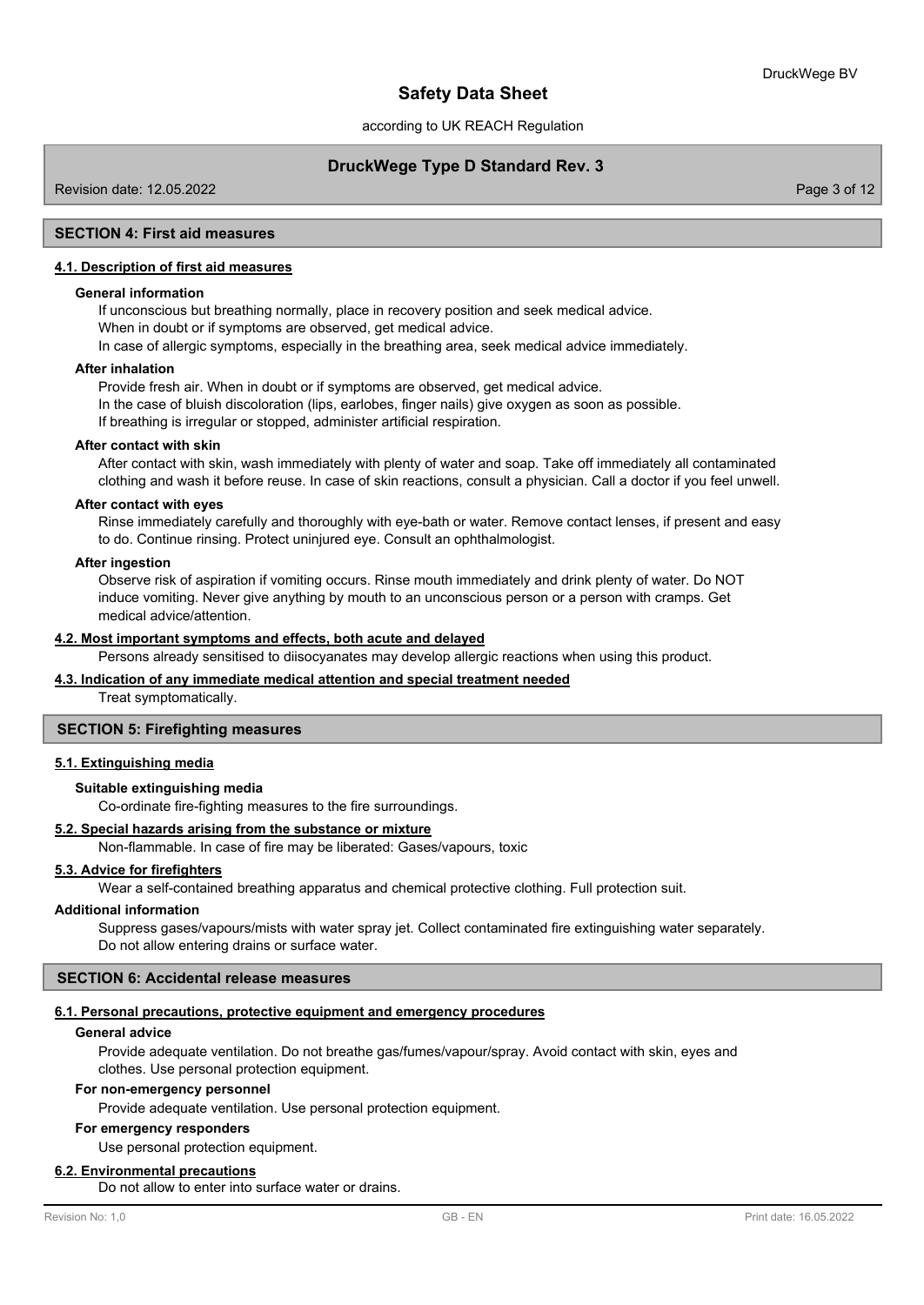according to UK REACH Regulation

## **DruckWege Type D Standard Rev. 3**

Revision date: 12.05.2022 Page 4 of 12

## **6.3. Methods and material for containment and cleaning up**

## **For containment**

Stop leak if safe to do so.

### **For cleaning up**

Absorb with liquid-binding material (sand, diatomaceous earth, acid- or universal binding agents). Treat the recovered material as prescribed in the section on waste disposal.

#### **Other information**

Clean contaminated articles and floor according to the environmental legislation.

### **6.4. Reference to other sections**

Safe handling: see section 7 Personal protection equipment: see section 8 Disposal: see section 13

#### **SECTION 7: Handling and storage**

### **7.1. Precautions for safe handling**

#### **Advice on safe handling**

Provide adequate ventilation. Do not breathe gas/fumes/vapour/spray. Avoid contact with skin, eyes and clothes. Use personal protection equipment.

#### **Advice on protection against fire and explosion**

Usual measures for fire prevention.

#### **Advice on general occupational hygiene**

Remove contaminated, saturated clothing immediately. Draw up and observe skin protection programme. Wash hands and face before breaks and after work and take a shower if necessary. When using do not eat, drink, smoke, sniff. Do not breathe gas/fumes/vapour/spray. Avoid contact with skin, eyes and clothes.

Persons already sensitised to diisocyanates may develop allergic reactions when using this product. People who suffer from skin sensitization problems, asthma, allergies, chronic or recurring respiratory illnesses should not be deployed in any process using this mixture.

#### **Further information on handling**

Persons already sensitised to diisocyanates may develop allergic reactions when using this product. People who suffer from skin sensitization problems, asthma, allergies, chronic or recurring respiratory illnesses should not be deployed in any process using this mixture.

#### **7.2. Conditions for safe storage, including any incompatibilities**

#### **Requirements for storage rooms and vessels**

Keep container tightly closed. Store in a dry place. Provide adequate ventilation as well as local exhaustion at critical locations.

#### **Hints on joint storage**

No information available.

**Further information on storage conditions**

Protect against: UV-radiation/sunlight, Humidity.

### **7.3. Specific end use(s)**

3D Printing resin

#### **SECTION 8: Exposure controls/personal protection**

## **8.1. Control parameters**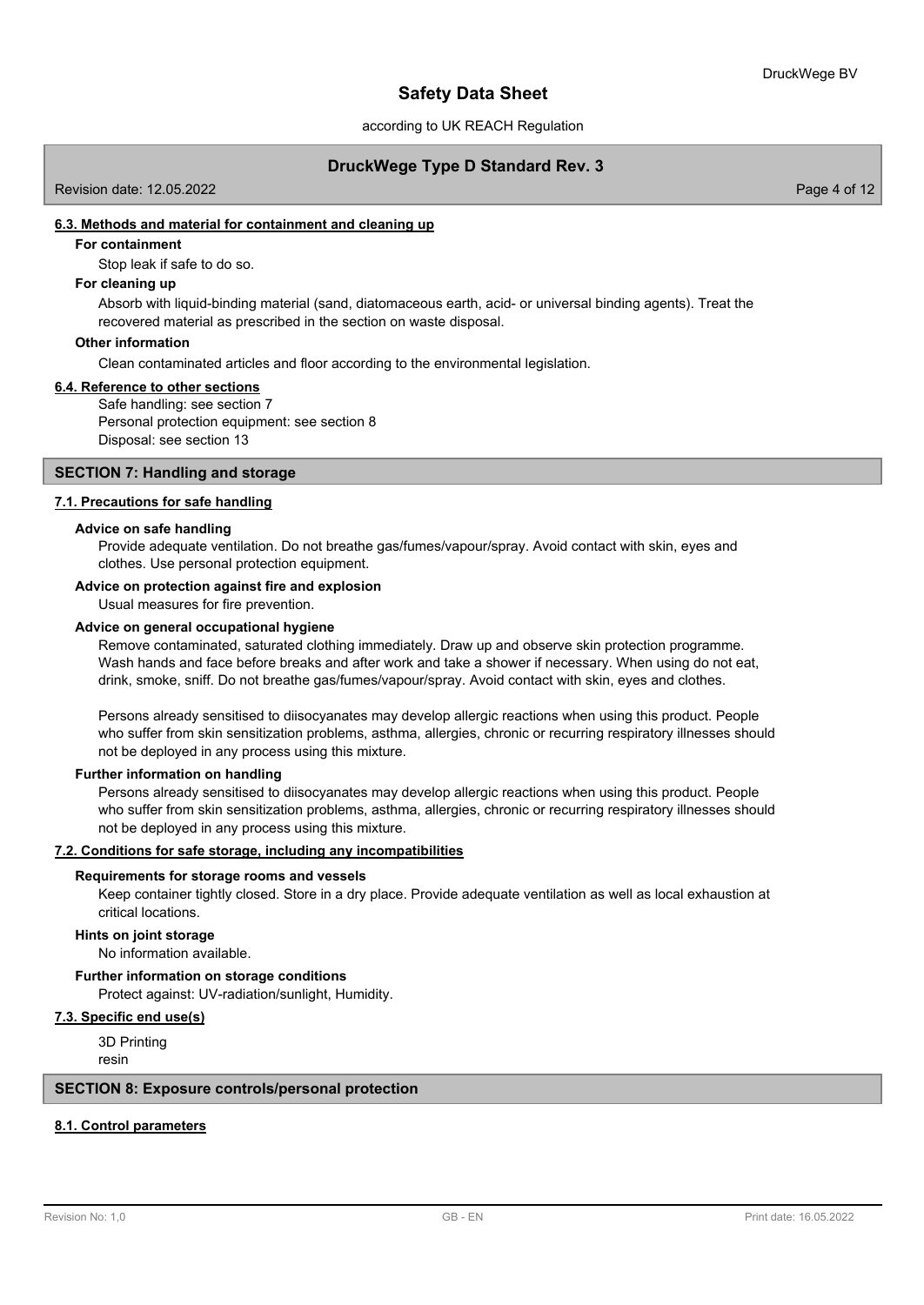according to UK REACH Regulation

## **DruckWege Type D Standard Rev. 3**

Revision date: 12.05.2022 Page 5 of 12

## **DNEL/DMEL values**

| CAS No                 | Substance                                       |                |           |                      |  |  |  |
|------------------------|-------------------------------------------------|----------------|-----------|----------------------|--|--|--|
| DNEL type              |                                                 | Exposure route | Effect    | Value                |  |  |  |
| 75980-60-8             | diphenyl(2,4,6-trimethylbenzoyl)phosphine oxide |                |           |                      |  |  |  |
| Worker DNEL, long-term |                                                 | Iinhalation    | Isvstemic | $3.5 \text{ mg/m}^3$ |  |  |  |
| Worker DNEL, long-term |                                                 | ldermal        | Isvstemic | mg/kg bw/day         |  |  |  |

## **PNEC values**

| CAS No                             | Substance                                       |               |  |  |  |
|------------------------------------|-------------------------------------------------|---------------|--|--|--|
|                                    | Environmental compartment<br>Value              |               |  |  |  |
| 75980-60-8                         | diphenyl(2,4,6-trimethylbenzoyl)phosphine oxide |               |  |  |  |
| Freshwater<br>$0,004$ mg/l         |                                                 |               |  |  |  |
| Freshwater (intermittent releases) | $0,035$ mg/l                                    |               |  |  |  |
| Freshwater sediment                | $0,029$ mg/kg                                   |               |  |  |  |
| Marine sediment                    |                                                 | $0,029$ mg/kg |  |  |  |
| Soil                               |                                                 | $0,056$ mg/kg |  |  |  |

#### **Additional advice on limit values**

To date, no national critical limit values exist.

## **8.2. Exposure controls**







#### **Appropriate engineering controls**

Provide adequate ventilation as well as local exhaustion at critical locations.

#### **Individual protection measures, such as personal protective equipment**

### **Eye/face protection**

Wear eye/face protection.

## **Hand protection**

Wear protective gloves.

When handling with chemical substances, protective gloves must be worn with the CE-label including the four control digits. The quality of the protective gloves resistant to chemicals must be chosen as a function of the specific working place concentration and quantity of hazardous substances. For special purposes, it is recommended to check the resistance to chemicals of the protective gloves mentioned above together with the supplier of these gloves.

#### **Skin protection**

Use of protective clothing.

## **Respiratory protection**

In case of inadequate ventilation wear respiratory protection.

## **Thermal hazards**

No information available.

### **Environmental exposure controls**

Do not allow to enter into surface water or drains.

## **SECTION 9: Physical and chemical properties**

### **9.1. Information on basic physical and chemical properties**

Physical state: Liquid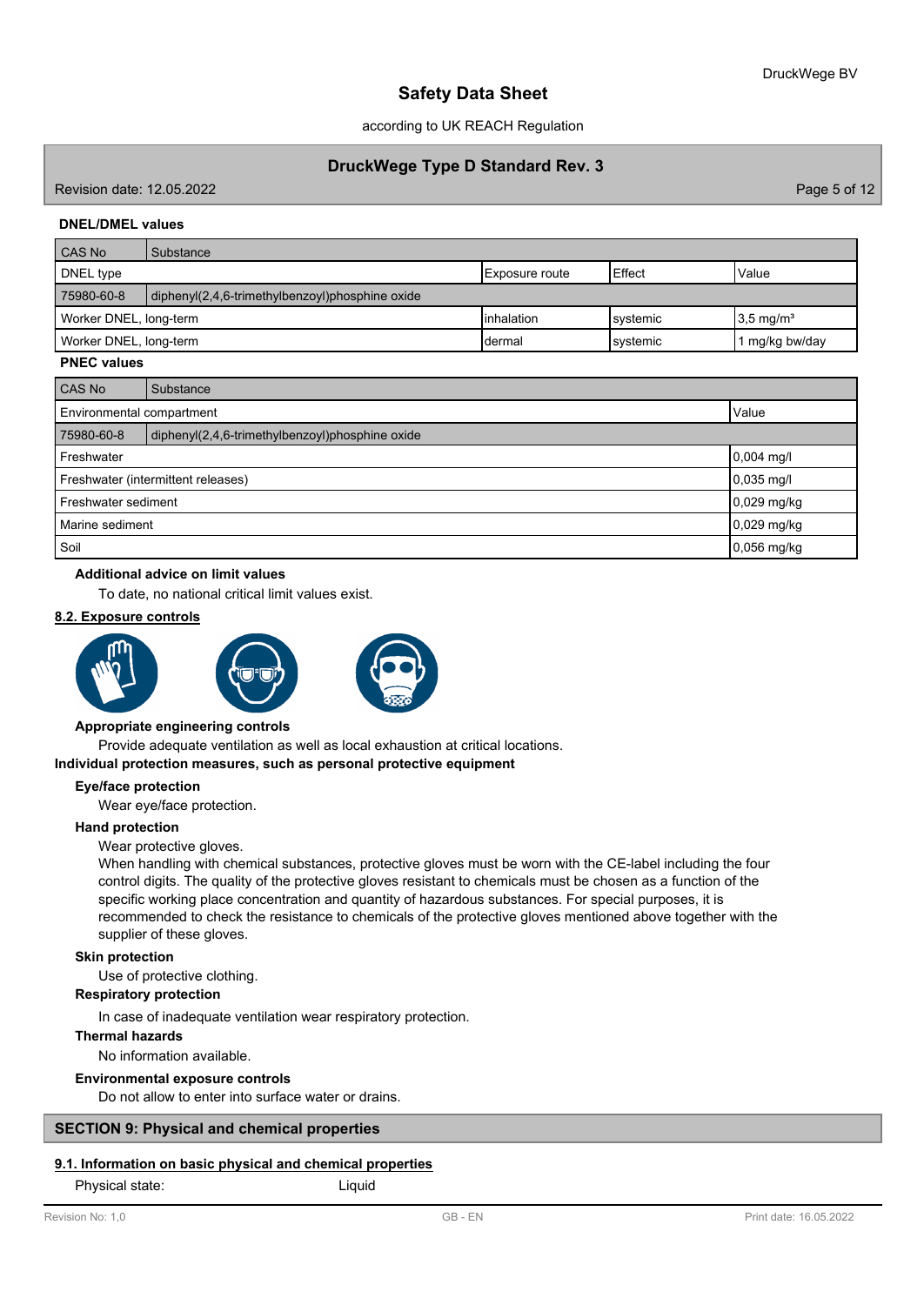according to UK REACH Regulation

## **DruckWege Type D Standard Rev. 3**

| Revision date: 12.05.2022                                      |                                  | Page 6 of 12 |
|----------------------------------------------------------------|----------------------------------|--------------|
| Colour:                                                        | various                          |              |
| Odour:<br>Odour threshold:                                     | like: Acrylate<br>not determined |              |
|                                                                |                                  |              |
| Changes in the physical state<br>Melting point/freezing point: | not determined                   |              |
| Boiling point or initial boiling point and                     | >100 °C                          |              |
| boiling range:                                                 |                                  |              |
| Flash point:                                                   | >110 °C                          |              |
| <b>Flammability</b>                                            |                                  |              |
| Solid/liquid:                                                  | not applicable                   |              |
| Gas:                                                           | not applicable                   |              |
| <b>Explosive properties</b><br>The product is not: Explosive.  |                                  |              |
| Lower explosion limits:                                        | not determined                   |              |
| Upper explosion limits:                                        | not determined                   |              |
| Auto-ignition temperature:                                     | $>230$ °C                        |              |
| <b>Self-ignition temperature</b>                               |                                  |              |
| Solid:<br>Gas:                                                 | not applicable<br>not applicable |              |
| Decomposition temperature:                                     | not determined                   |              |
| pH-Value:                                                      | not determined                   |              |
| Viscosity / dynamic:                                           | not determined                   |              |
| Viscosity / kinematic:                                         | not determined                   |              |
|                                                                |                                  |              |
| Water solubility:<br>Solubility in other solvents              | poorly soluble                   |              |
| not determined                                                 |                                  |              |
| Partition coefficient n-octanol/water:                         | not determined                   |              |
| Vapour pressure:<br>(at 20 $°C$ )                              | < 1 hPa                          |              |
| Density:                                                       | not determined                   |              |
| Relative vapour density:                                       | not determined                   |              |
| 9.2. Other information                                         |                                  |              |
| Other safety characteristics                                   |                                  |              |

No information available.

## **SECTION 10: Stability and reactivity**

## **10.1. Reactivity**

No hazardous reaction when handled and stored according to provisions.

## **10.2. Chemical stability**

The product is stable under storage at normal ambient temperatures.

## **10.3. Possibility of hazardous reactions**

No known hazardous reactions.

## **10.4. Conditions to avoid**

Protect against: UV-radiation/sunlight, Humidity.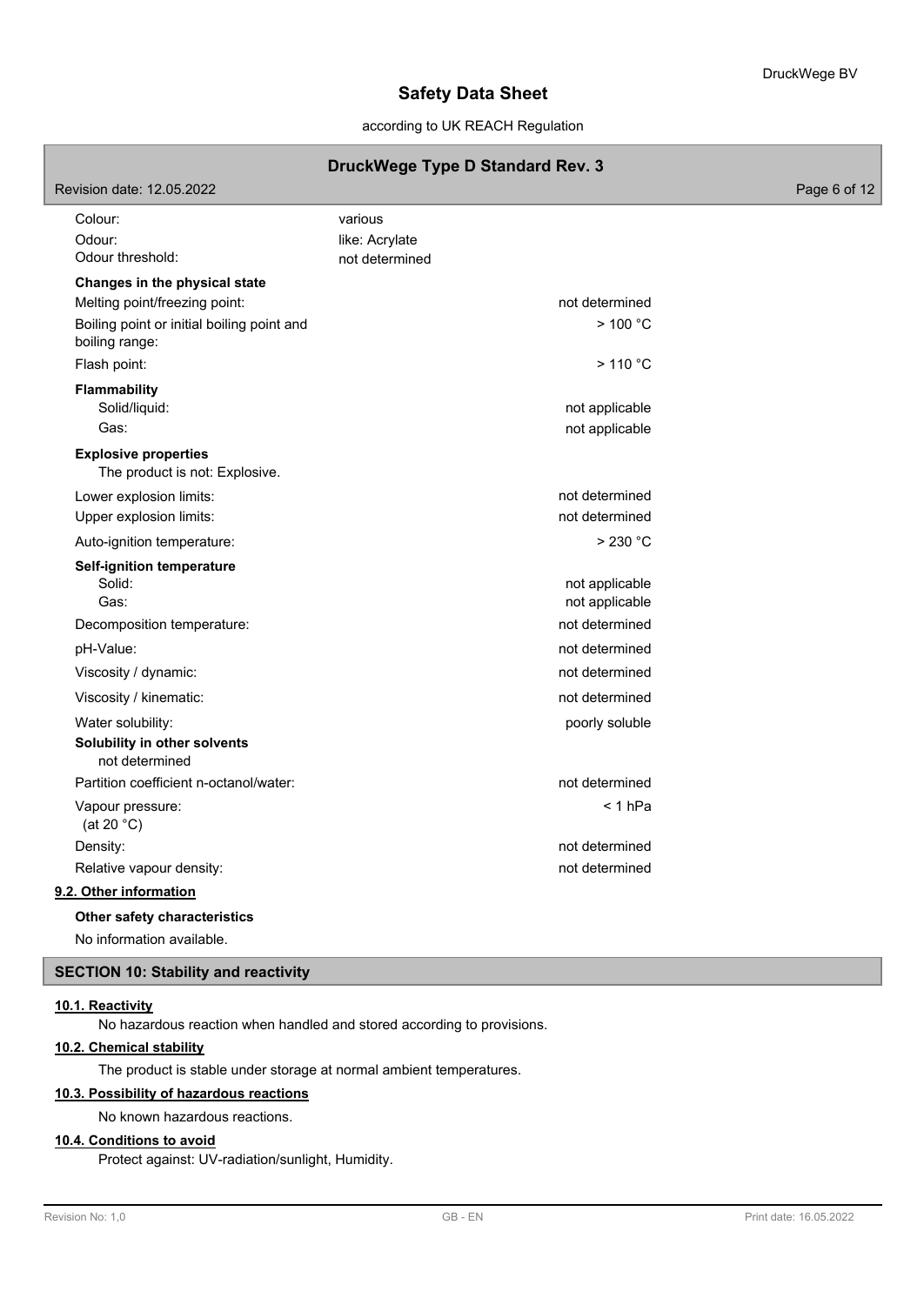according to UK REACH Regulation

## **DruckWege Type D Standard Rev. 3**

Revision date: 12.05.2022 Page 7 of 12

# **10.5. Incompatible materials**

No information available.

## **10.6. Hazardous decomposition products**

In case of fire may be liberated: Gases/vapours, toxic

## **SECTION 11: Toxicological information**

#### **11.1. Information on hazard classes as defined in GB CLP Regulation**

#### **Acute toxicity**

Based on available data, the classification criteria are not met.

| <b>CAS No</b> | Chemical name                                        |                     |        |         |              |          |  |  |
|---------------|------------------------------------------------------|---------------------|--------|---------|--------------|----------|--|--|
|               | Exposure route                                       | Dose                |        | Species | Source       | Method   |  |  |
| 13048-33-4    | hexamethylene diacrylate; hexane-1,6-diol diacrylate |                     |        |         |              |          |  |  |
|               | oral                                                 | LD50<br>mg/kg       | 5000   | Rat     | Manufacturer |          |  |  |
|               | dermal                                               | LD50<br>mg/kg       | 3650   | Rabbit  | Manufacturer | OECD 402 |  |  |
| 4986-89-4     | pentaerythritol tetraacrylate                        |                     |        |         |              |          |  |  |
|               | oral                                                 | <b>ATE</b><br>mg/kg | 500    |         |              |          |  |  |
| 75980-60-8    | diphenyl(2,4,6-trimethylbenzoyl)phosphine oxide      |                     |        |         |              |          |  |  |
|               | oral                                                 | LD50<br> mg/kg      | > 5000 | Rat     | Manufacturer |          |  |  |
|               | dermal                                               | LD50<br>mg/kg       | > 2000 | Rat     | Manufacturer |          |  |  |

### **Irritation and corrosivity**

Causes skin irritation.

Causes serious eye damage.

#### **Sensitising effects**

Contains isocyanates. May produce an allergic reaction.May cause an allergic skin reaction. (hexamethylene diacrylate; hexane-1,6-diol diacrylate; Hexane, 1,6-diisocyanato-, polymers with 2-hydroxyethyl acrylate-blocked 1,6-diisocyanatohexane homopolymer, 2-hydroxyethyl acrylate- and pentaerythritol triacrylate-blocked; pentaerythritol tetraacrylate; diphenyl(2,4,6-trimethylbenzoyl)phosphine oxide)

### **Carcinogenic/mutagenic/toxic effects for reproduction**

Based on available data, the classification criteria are not met.

#### **STOT-single exposure**

Based on available data, the classification criteria are not met.

### **STOT-repeated exposure**

Based on available data, the classification criteria are not met.

### **Aspiration hazard**

Based on available data, the classification criteria are not met.

#### **Information on likely routes of exposure**

oral, Skin contact, Eye contact, Inhalation.

## **11.2. Information on other hazards**

### **Endocrine disrupting properties**

No information available.

## **Further information**

Persons already sensitised to diisocyanates may develop allergic reactions when using this product. People who suffer from skin sensitization problems, asthma, allergies, chronic or recurring respiratory illnesses should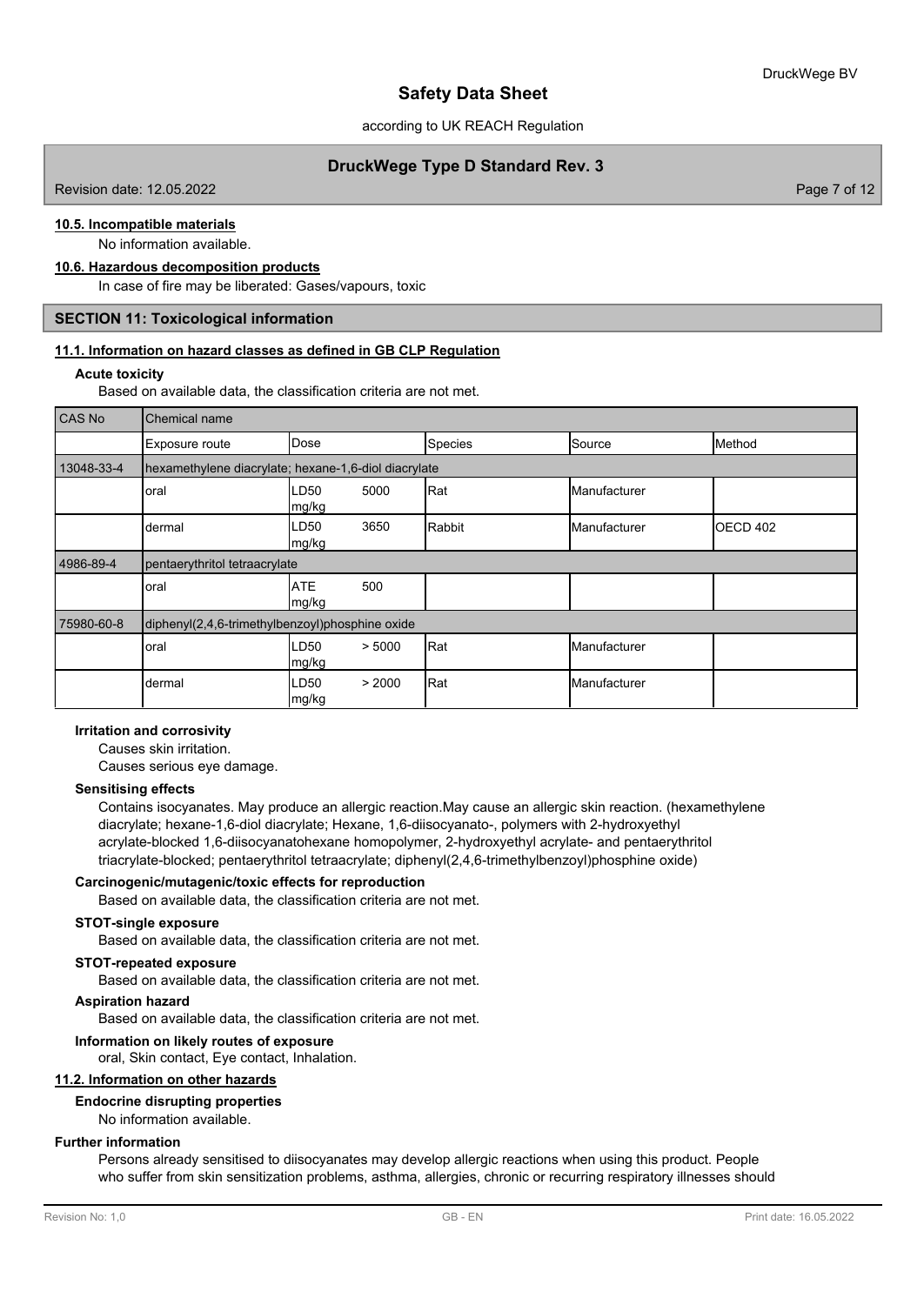### according to UK REACH Regulation

## **DruckWege Type D Standard Rev. 3**

Revision date: 12.05.2022 Page 8 of 12

not be deployed in any process using this mixture.

## **SECTION 12: Ecological information**

### **12.1. Toxicity**

Toxic to aquatic life with long lasting effects.

| CAS No     | Chemical name                                        |                           |        |  |                                        |               |                     |  |
|------------|------------------------------------------------------|---------------------------|--------|--|----------------------------------------|---------------|---------------------|--|
|            | Aquatic toxicity                                     | Dose                      |        |  | $[h]   [d]$ Species                    | Source        | Method              |  |
| 13048-33-4 | hexamethylene diacrylate; hexane-1,6-diol diacrylate |                           |        |  |                                        |               |                     |  |
|            | Acute bacteria toxicity                              | (EC50<br>mg/l)            | 270    |  | 0.5 h Activated sludge                 | Manufacturer  | OECD <sub>209</sub> |  |
| 75980-60-8 | diphenyl(2,4,6-trimethylbenzoyl)phosphine oxide      |                           |        |  |                                        |               |                     |  |
|            | Acute algae toxicity                                 | ErC <sub>50</sub><br>mg/l | > 2.01 |  | 72 hlScenedesmus<br>subspicatus        | Manufacturer  |                     |  |
|            | Acute crustacea toxicity                             | <b>EC50</b><br>mg/l       | 3,53   |  | 48 h Daphnia magna (Big<br>water flea) | Manufacturer  |                     |  |
|            | Acute bacteria toxicity                              | (EC50<br>mg/l)            | >1000  |  | 3 h Activated sludge                   | lManufacturer |                     |  |

## **12.2. Persistence and degradability**

The product has not been tested.

| <b>CAS No</b> | Chemical name                                        |             |    |                     |  |  |  |  |
|---------------|------------------------------------------------------|-------------|----|---------------------|--|--|--|--|
|               | Method                                               | Value       |    | Source              |  |  |  |  |
|               | Evaluation                                           |             |    |                     |  |  |  |  |
| 13048-33-4    | hexamethylene diacrylate; hexane-1,6-diol diacrylate |             |    |                     |  |  |  |  |
|               | OECD 310                                             | 60 - 70 %   | 28 | <b>Manufacturer</b> |  |  |  |  |
|               | Readily biodegradable (according to OECD criteria).  |             |    |                     |  |  |  |  |
| 75980-60-8    | diphenyl(2,4,6-trimethylbenzoyl)phosphine oxide      |             |    |                     |  |  |  |  |
|               | Biodegradation, Water                                | $0 - 10 \%$ | 28 | <b>Manufacturer</b> |  |  |  |  |
|               | Poorly biodegradable.                                |             |    |                     |  |  |  |  |

## **12.3. Bioaccumulative potential**

The product has not been tested.

| Partition coefficient n-octanol/water |                                                      |         |  |  |
|---------------------------------------|------------------------------------------------------|---------|--|--|
| <b>CAS No</b>                         | <b>I</b> Chemical name                               | Log Pow |  |  |
| 13048-33-4                            | hexamethylene diacrylate; hexane-1,6-diol diacrylate | 2,81    |  |  |
| 175980-60-8                           | diphenyl(2,4,6-trimethylbenzoyl)phosphine oxide      | 3,1     |  |  |

## **BCF**

| <b>ICAS No</b> | <b>I</b> Chemical name                               | BCF        | <b>S</b> pecies                                | Source                |
|----------------|------------------------------------------------------|------------|------------------------------------------------|-----------------------|
| l75980-60-8    | diphenyl(2,4,6-trimethylbenzoyl)phosphi<br>Ine oxide | - 55<br>47 | Cyprinus carpio (Common<br><b>I</b> Carp) fish | <b>I</b> Manufacturer |

### **12.4. Mobility in soil**

The product has not been tested.

#### **12.5. Results of PBT and vPvB assessment**

The substances in the mixture do not meet the PBT/vPvB criteria according to UK REACH.

## **12.6. Endocrine disrupting properties**

This product does not contain a substance that has endocrine disrupting properties with respect to non-target organisms as no components meets the criteria.

### **12.7. Other adverse effects**

No information available.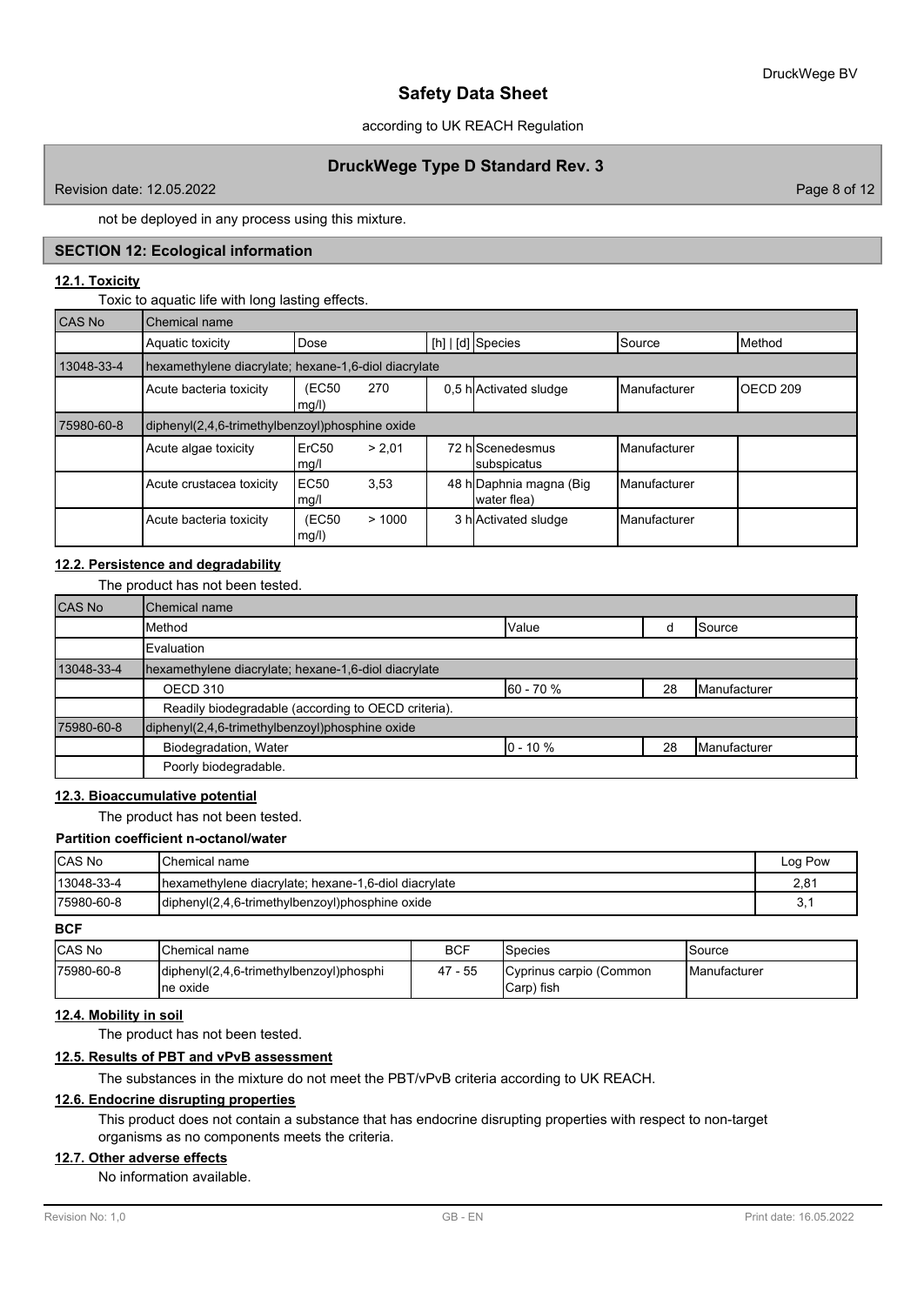according to UK REACH Regulation

**DruckWege Type D Standard Rev. 3**

Revision date: 12.05.2022 Page 9 of 12

#### **Further information**

Do not allow to enter into surface water or drains. Do not allow to enter into soil/subsoil.

### **SECTION 13: Disposal considerations**

## **13.1. Waste treatment methods**

## **Disposal recommendations**

Do not allow to enter into surface water or drains. Do not allow to enter into soil/subsoil. Dispose of waste according to applicable legislation.

### **Contaminated packaging**

Non-contaminated packages may be recycled. Handle contaminated packages in the same way as the substance itself.

## **SECTION 14: Transport information**

### **Land transport (ADR/RID)**

| 14.1. UN number or ID number:     | <b>UN 3082</b>                                                                                                                                  |
|-----------------------------------|-------------------------------------------------------------------------------------------------------------------------------------------------|
| 14.2. UN proper shipping name:    | ENVIRONMENTALLY HAZARDOUS SUBSTANCE, LIQUID, N.O.S.<br>(hexamethylene diacrylate; hexane-1,6-diol diacrylate; pentaerythritol<br>tetraacrylate) |
| 14.3. Transport hazard class(es): | 9                                                                                                                                               |
| 14.4. Packing group:              | $\mathbf{III}$                                                                                                                                  |
| Hazard label:                     | 9                                                                                                                                               |
|                                   |                                                                                                                                                 |
| Classification code:              | M <sub>6</sub>                                                                                                                                  |
| <b>Special Provisions:</b>        | 274 335 375 601                                                                                                                                 |
| Limited quantity:                 | 5L                                                                                                                                              |
| Excepted quantity:                | E1                                                                                                                                              |
| Transport category:               | 3                                                                                                                                               |
| Hazard No:                        | 90                                                                                                                                              |
| Tunnel restriction code:          |                                                                                                                                                 |
| Inland waterways transport (ADN)  |                                                                                                                                                 |
| 14.1. UN number or ID number:     | <b>UN 3082</b>                                                                                                                                  |
| 14.2. UN proper shipping name:    | ENVIRONMENTALLY HAZARDOUS SUBSTANCE, LIQUID, N.O.S.<br>(hexamethylene diacrylate; hexane-1,6-diol diacrylate; pentaerythritol<br>tetraacrylate) |
| 14.3. Transport hazard class(es): | 9                                                                                                                                               |
| 14.4. Packing group:              | Ш                                                                                                                                               |
| Hazard label:                     | 9                                                                                                                                               |
|                                   |                                                                                                                                                 |
| Classification code:              | M <sub>6</sub>                                                                                                                                  |
| <b>Special Provisions:</b>        | 274 335 375 601                                                                                                                                 |
| Limited quantity:                 | 5L                                                                                                                                              |
| Excepted quantity:                | E1                                                                                                                                              |
| <b>Marine transport (IMDG)</b>    |                                                                                                                                                 |
| 14.1. UN number or ID number:     | <b>UN 3082</b>                                                                                                                                  |
|                                   |                                                                                                                                                 |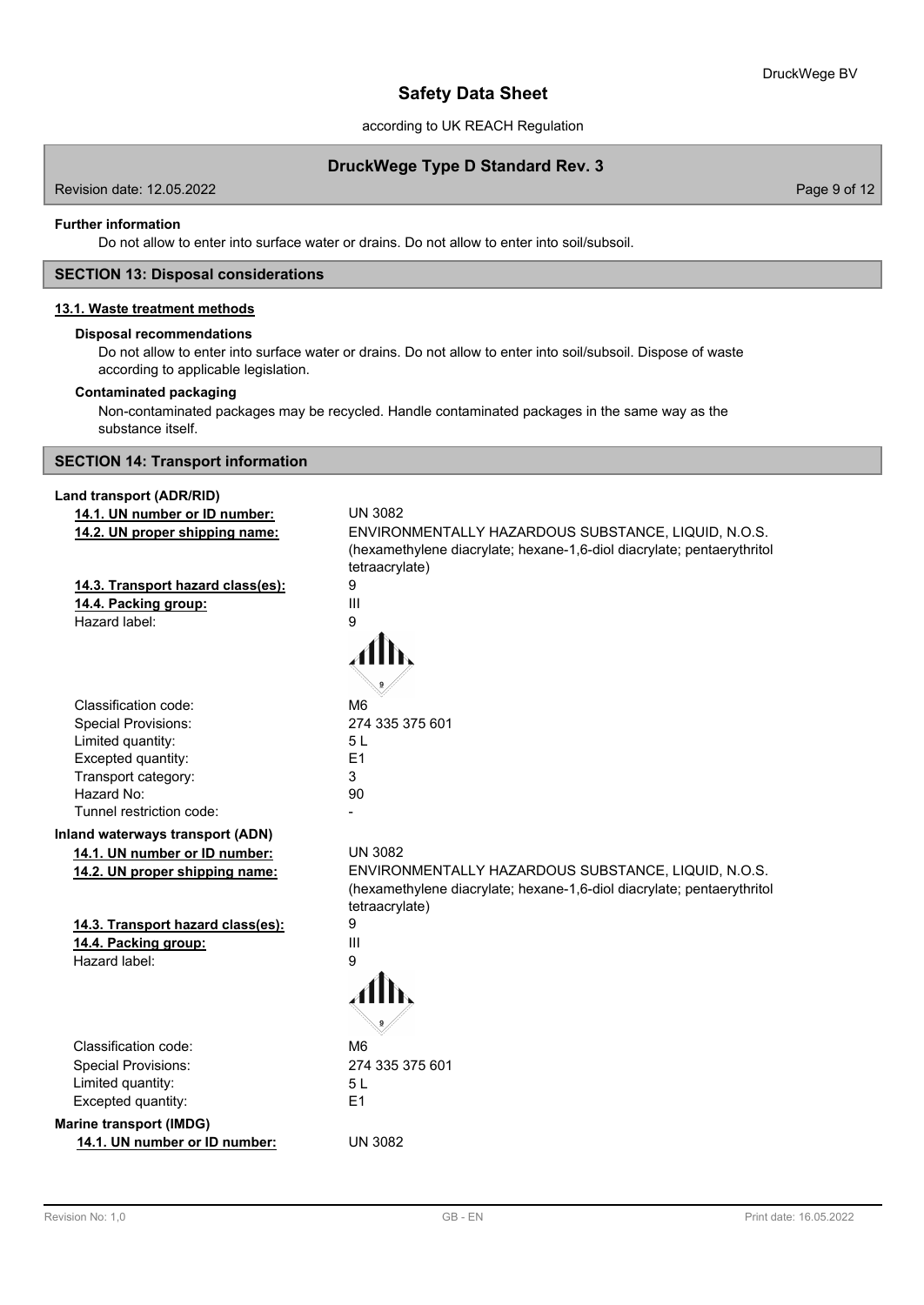according to UK REACH Regulation

|                                                                                                      | DruckWege Type D Standard Rev. 3                                                                                                                                  |               |  |  |  |  |
|------------------------------------------------------------------------------------------------------|-------------------------------------------------------------------------------------------------------------------------------------------------------------------|---------------|--|--|--|--|
| Revision date: 12.05.2022                                                                            |                                                                                                                                                                   | Page 10 of 12 |  |  |  |  |
| 14.2. UN proper shipping name:                                                                       | ENVIRONMENTALLY HAZARDOUS SUBSTANCE, LIQUID, N.O.S.<br>(hexamethylene diacrylate; hexane-1,6-diol diacrylate; pentaerythritol<br>tetraacrylate)                   |               |  |  |  |  |
| 14.3. Transport hazard class(es):                                                                    | 9                                                                                                                                                                 |               |  |  |  |  |
| 14.4. Packing group:                                                                                 | Ш                                                                                                                                                                 |               |  |  |  |  |
| Hazard label:                                                                                        | 9                                                                                                                                                                 |               |  |  |  |  |
| <b>Special Provisions:</b>                                                                           | 274, 335, 969                                                                                                                                                     |               |  |  |  |  |
| Limited quantity:                                                                                    | 5 L                                                                                                                                                               |               |  |  |  |  |
| Excepted quantity:                                                                                   | E <sub>1</sub>                                                                                                                                                    |               |  |  |  |  |
| EmS:                                                                                                 | F-A, S-F                                                                                                                                                          |               |  |  |  |  |
| Air transport (ICAO-TI/IATA-DGR)                                                                     |                                                                                                                                                                   |               |  |  |  |  |
| 14.1. UN number or ID number:<br>14.2. UN proper shipping name:                                      | <b>UN 3082</b><br>ENVIRONMENTALLY HAZARDOUS SUBSTANCE, LIQUID, N.O.S.<br>(hexamethylene diacrylate; hexane-1,6-diol diacrylate; pentaerythritol<br>tetraacrylate) |               |  |  |  |  |
| 14.3. Transport hazard class(es):                                                                    | 9                                                                                                                                                                 |               |  |  |  |  |
| 14.4. Packing group:<br>Hazard label:                                                                | III<br>9                                                                                                                                                          |               |  |  |  |  |
|                                                                                                      |                                                                                                                                                                   |               |  |  |  |  |
| <b>Special Provisions:</b>                                                                           | A97 A158 A197                                                                                                                                                     |               |  |  |  |  |
| Limited quantity Passenger:                                                                          | 30 kg G                                                                                                                                                           |               |  |  |  |  |
| Passenger LQ:                                                                                        | Y964                                                                                                                                                              |               |  |  |  |  |
| Excepted quantity:                                                                                   | E1                                                                                                                                                                |               |  |  |  |  |
| IATA-packing instructions - Passenger:                                                               | 964                                                                                                                                                               |               |  |  |  |  |
| IATA-max. quantity - Passenger:                                                                      | 450L                                                                                                                                                              |               |  |  |  |  |
| IATA-packing instructions - Cargo:                                                                   | 964                                                                                                                                                               |               |  |  |  |  |
| IATA-max. quantity - Cargo:                                                                          | 450L                                                                                                                                                              |               |  |  |  |  |
| 14.5. Environmental hazards                                                                          |                                                                                                                                                                   |               |  |  |  |  |
| ENVIRONMENTALLY HAZARDOUS:                                                                           | Yes                                                                                                                                                               |               |  |  |  |  |
| Danger releasing substance:                                                                          | hexamethylene diacrylate; hexane-1,6-diol diacrylate; pentaerythritol<br>tetraacrylate                                                                            |               |  |  |  |  |
| 14.6. Special precautions for user<br>No information available.                                      |                                                                                                                                                                   |               |  |  |  |  |
| 14.7. Maritime transport in bulk according to IMO instruments                                        |                                                                                                                                                                   |               |  |  |  |  |
| not applicable                                                                                       |                                                                                                                                                                   |               |  |  |  |  |
| <b>SECTION 15: Regulatory information</b>                                                            |                                                                                                                                                                   |               |  |  |  |  |
| 15.1. Safety, health and environmental regulations/legislation specific for the substance or mixture |                                                                                                                                                                   |               |  |  |  |  |
| EU regulatory information                                                                            |                                                                                                                                                                   |               |  |  |  |  |
| Restrictions on use (REACH, annex XVII):                                                             |                                                                                                                                                                   |               |  |  |  |  |
| Entry 3, Entry 75                                                                                    |                                                                                                                                                                   |               |  |  |  |  |
| Information according to 2012/18/EU<br>(SEVESO III):                                                 | E1 Hazardous to the Aquatic Environment                                                                                                                           |               |  |  |  |  |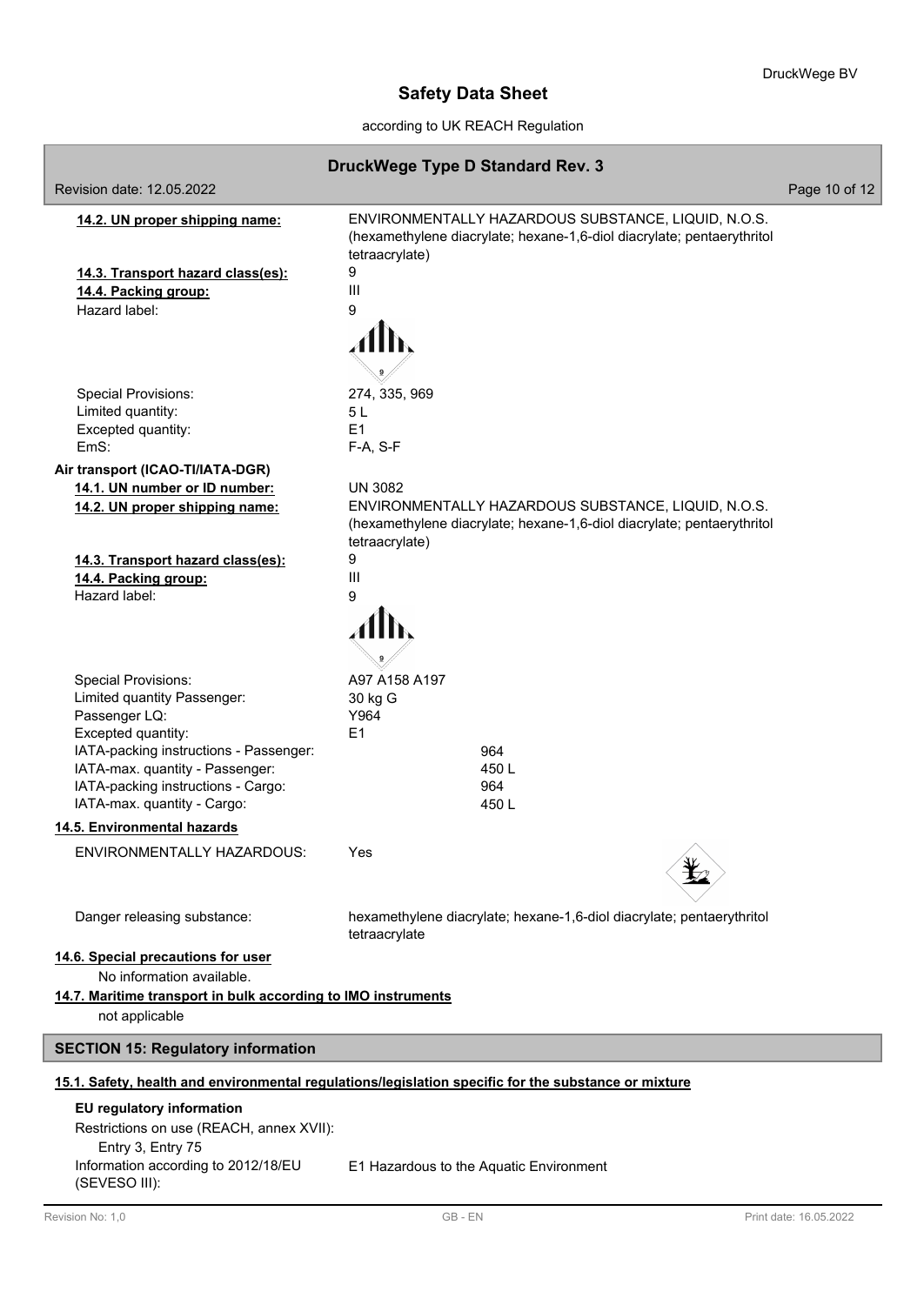according to UK REACH Regulation

### **DruckWege Type D Standard Rev. 3**

Page 11 of 12

### **National regulatory information**

Employment restrictions:

Observe restrictions to employment for juveniles according to the 'juvenile work protection guideline' (94/33/EC). Water hazard class (D):  $\qquad \qquad 3$  - highly hazardous to water

### **15.2. Chemical safety assessment**

Chemical safety assessments for substances in this mixture were not carried out.

## **SECTION 16: Other information**

#### **Abbreviations and acronyms**

CLP: Classification, labelling and Packaging REACH: Registration, Evaluation and Authorization of Chemicals GHS: Globally Harmonised System of Classification, Labelling and Packaging of Chemicals UN: United Nations CAS: Chemical Abstracts Service DNEL: Derived No Effect Level DMEL: Derived Minimal Effect Level PNEC: Predicted No Effect Concentration ATE: Acute toxicity estimate LC50: Lethal concentration, 50% LD50: Lethal dose, 50% LL50: Lethal loading, 50% EL50: Effect loading, 50% EC50: Effective Concentration 50% ErC50: Effective Concentration 50%, growth rate NOEC: No Observed Effect Concentration BCF: Bio-concentration factor PBT: persistent, bioaccumulative, toxic vPvB: very persistent, very bioaccumulative ADR: Accord européen sur le transport des marchandises dangereuses par Route (European Agreement concerning the International Carriage of Dangerous Goods by Road) RID: Regulations concerning the international carriage of dangerous goods by rail ADN: European Agreement concerning the International Carriage of Dangerous Goods by Inland Waterways (Accord européen relatif au transport international des marchandises dangereuses par voies de navigation intérieures) IMDG: International Maritime Code for Dangerous Goods EmS: Emergency Schedules MFAG: Medical First Aid Guide IATA: International Air Transport Association ICAO: International Civil Aviation Organization MARPOL: International Convention for the Prevention of Marine Pollution from Ships IBC: Intermediate Bulk Container VOC: Volatile Organic Compounds

SVHC: Substance of Very High Concern

For abbreviations and acronyms, see table at http://abbrev.esdscom.eu

#### **Classification for mixtures and used evaluation method according to GB CLP Regulation**

| Classification            | Classification procedure |
|---------------------------|--------------------------|
| Skin Irrit. 2: H315       | Calculation method       |
| Eye Dam. 1; H318          | Calculation method       |
| <b>Skin Sens. 1: H317</b> | Calculation method       |
| Aquatic Acute 1; H400     | Calculation method       |
| Aquatic Chronic 2; H411   | Calculation method       |